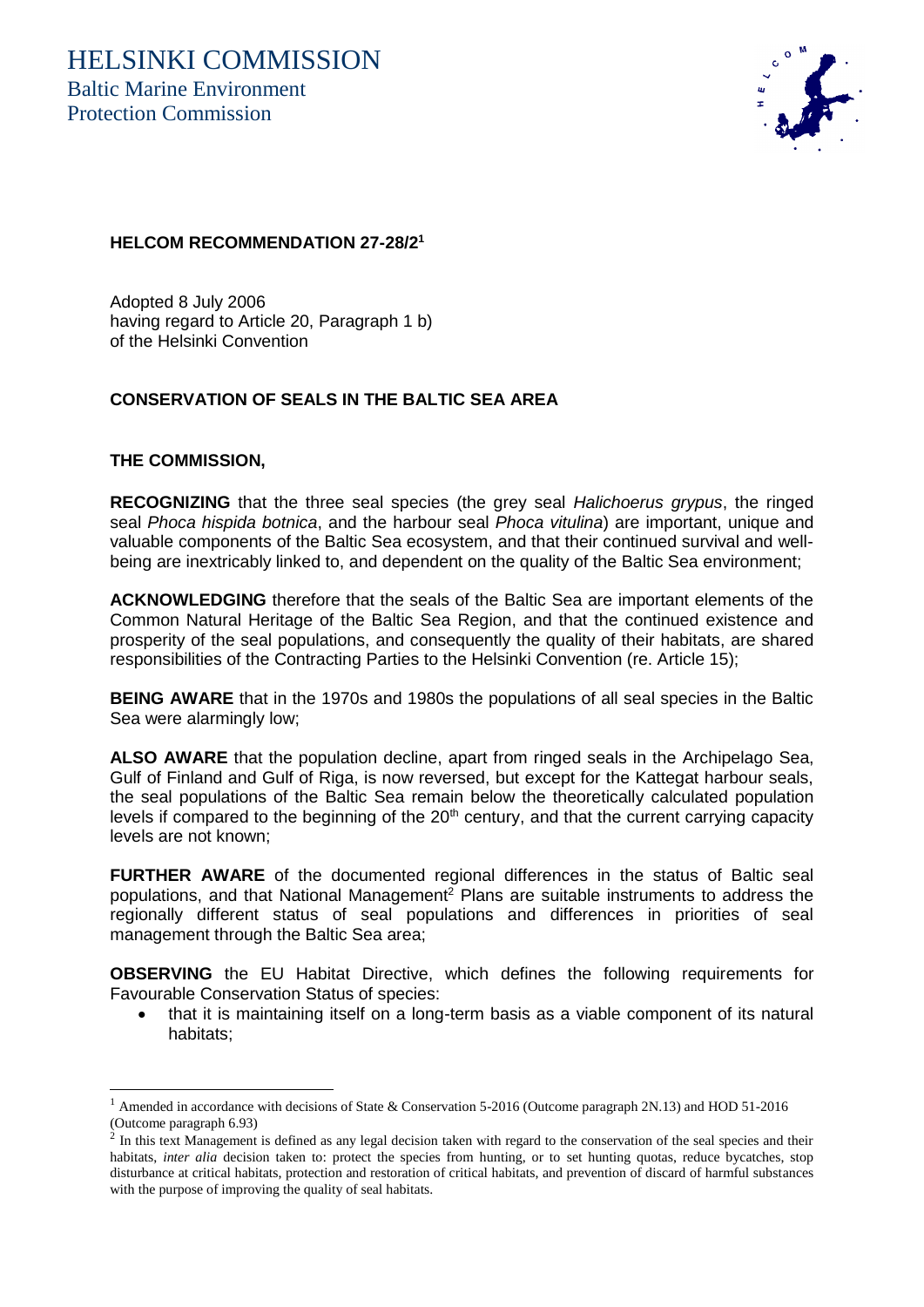- the natural range of the species is neither being reduced nor is likely to be reduced for the foreseeable future; and
- there is, and will probably continue to be, a sufficiently large habitat to maintain its populations on a long-term basis;

**RECOGNISING** that the HELCOM/ICES/EU Seal Expert Workshop (Stockholm, 6-8 September 2005) proposed a set of *General Management Principles* for seal management applicable to the whole Baltic Sea area, and that these general management principles allow for National Management Plans to be developed based upon sub-regional and national aspects;

**NOTING** that the proposed *General Management Principles* are the following which link the seal populations to the Baltic Sea Ecosystem:

- *populations size* (with the long-term objective to allow seal populations to recover towards carrying capacity levels);
- *distribution* (with the long-term objective to allow breeding seals to expand to suitable breeding distribution in all regions of the Baltic); and
- *health status* (with the long-term objective of attaining the health status that secures the continued existence of the populations);

**NOTING FURTHER** that *Specific Reference Levels* form an integral part of these principles, and for population size, these reference levels are defined as:

- *Target Reference Level*: the level where the growth rate starts to level off and the population asymptotically approach the current carrying capacity level (e.g. 0.8 K);
- *Limit Reference Level* (the Safe Biological Level)**:** the Minimum Viable Population Size, which is to be defined for each of the management units;
- *Precautionary Approach Level* where the populations are at maximum productivity level<sup>3</sup>;

**ALSO NOTING** that the HELCOM/ICES/EU Seal Expert Workshop defined and agreed on the following *Management Units* for Baltic Sea seal populations:

- 1) Harbour seals in the Kalmarsund region (Sweden);
- 2) Southwestern Baltic and Kattegat harbour seals (Denmark, Germany, Poland, Sweden);
- 3) Gulf of Bothnia ringed seals (Finland, Sweden);
- 4) Southwestern Archipelago Sea, Gulf of Finland and Gulf of Riga ringed seals (Finland, Estonia, Latvia, Russia);
- 5) Baltic Sea grey seals (all Contracting Parties to the Helsinki Convention);

## **RECOMMENDS** to the Contracting Parties to the Helsinki Convention:

- **1: to** apply the General Management Principles and Management Units as defined above, and in conformity with these principles develop and implement National Management Plans<sup>4</sup> which will be the main management instruments to ensure that the favourable conservation status of the species is attained or maintained. In particular so that:
	- for all populations below the Limit Reference Level (the Safe Biological Level), no allowances for deliberate killing should be issued;
	- for populations between the Limit Reference Level (the Safe Biological Level) and the Precautionary Approach Level, licenses for anthropogenic removals can only be issued if in the population a significant positive long-term growth rate can be observed, and if licenses for anthropogenic removals are issued, special care has to be taken so that the positive long-term growth rate is not jeopardized;

 $\overline{a}$ 

<sup>3</sup> Between 50-80% of K. Likely in the lower portion of this range.

<sup>4</sup> NMP would also be the appropriate instrument for issuing any exemption from the General Management Principles for specific scientific purposes, animal welfare reasons and for removing identified individuals specialising on depredation of captured or farmed fish.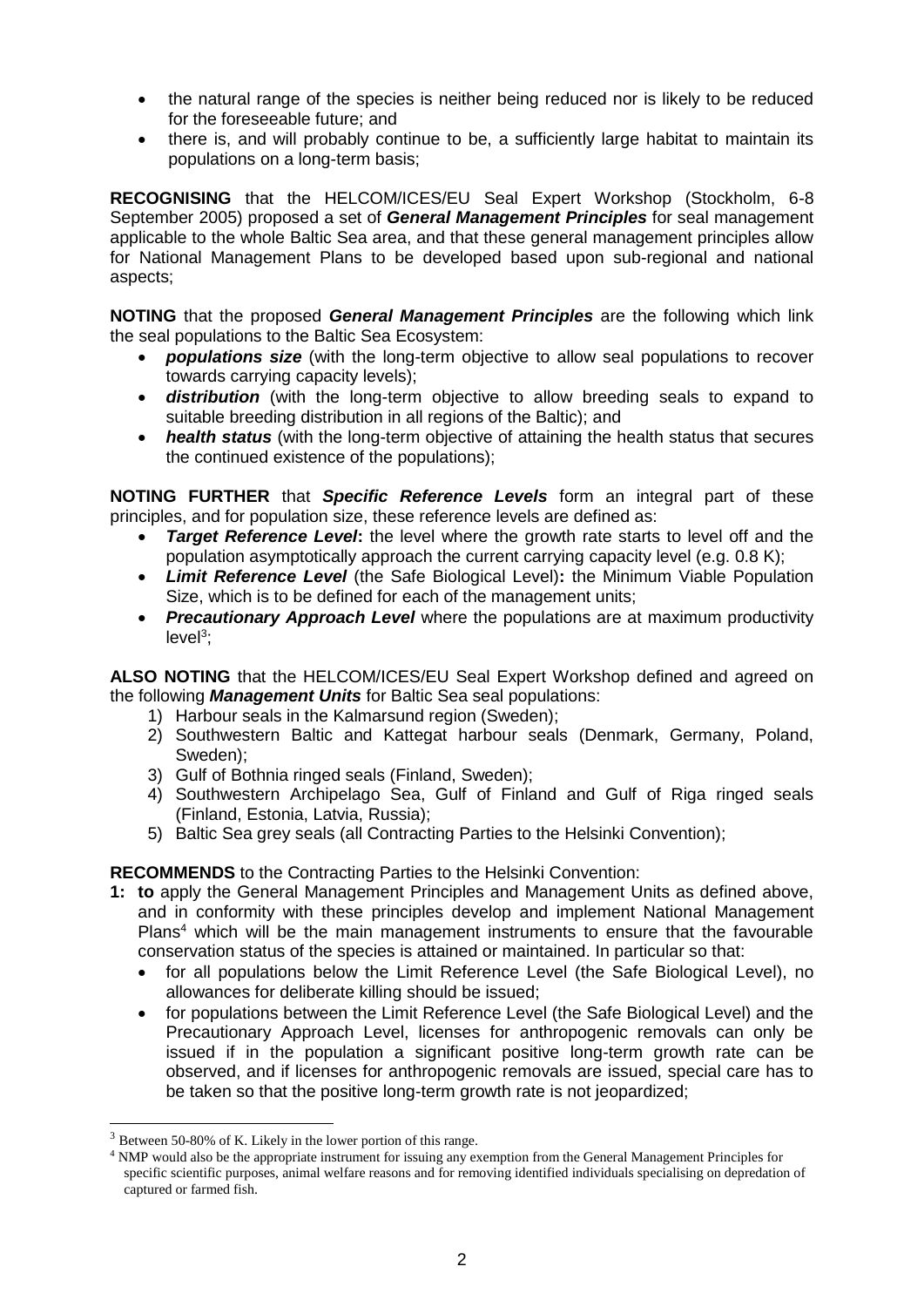- for populations between the Precautionary Approach and the Target Reference Levels, and for population above the Target Reference Level, licenses for anthropogenic removals can be issued provided that the long-term objectives of the General Management Principles are not compromised;
- **2: to** take effective measures for all populations in order to prevent illegal killing, and to reduce incidental bycatches to a minimum level and if possible to a level close to zero;
- **3: the** HELCOM seal expert group is given the tasks:
	- to develop and co-ordinate monitoring programmes and assess the population structure, size and growth, reproduction and breeding distribution, contaminant burden and health status, fisheries interactions and bycatches, and evaluate their results;
	- to quantify the Limit Reference, Precautionary Approach and Target Reference Levels for populations of the described Management Units;
	- to define and quantify similar reference levels with regard to seal distribution and health status;
	- to assist in harmonising National Management Plans for those cross-boundary Baltic Sea Seal Management Units described above;
	- $\bullet$  to draft HELCOM Guidelines for exemptions to the General Management Principles<sup>5</sup>;
	- to consider detailed annual Term of Reference for the meetings to be adopted by HELCOM State and Conservation;
	- to report to HELCOM State and Conservation annually;
- **4: to** carry out respective monitoring programmes as indicated above;
- **5: to** collaborate within the HELCOM seal expert group to identify and establish a network of protected areas for important actual and potential seal habitats across the Baltic Sea area (re. the EU Habitat Directive, Annex II), and attempt to harmonize the regulations and monitoring of these conservation areas;
- **6: to** develop and to apply where possible non-lethal mitigation measures for seals to reduce bycatch and damage to fishing gear, as well as to support and coordinate the development of efficient mitigation measures;

**INVITES** the Contracting Parties when possible to fund the development and application of bycatch reduction measures, including alternative fishing gear and methods, as well as to compensate for losses of catch and fishing gear;

**INVITES** the International Council for the Exploration of the Sea to participate in the work of the HELCOM seal expert group;

**RECOMMENDS** HELCOM to assess in 5 years time the effectiveness of this Recommendation with regard to the conservation of seals in the Baltic Sea Area, and whether amendments are necessary;

**AND FINALLY RECOMMENDS** that the Governments of the Contracting Parties to the Helsinki Convention observe Article 16(1) of the Convention and report on the

<sup>5</sup> The Contracting Parties to HELCOM being also Member States of EU should acknowledge the obligations of Annex VI (prohibited methods and means of capture and killing and modes of transport) of the Council Directive 92/43/EEC (the Habitats Directive).